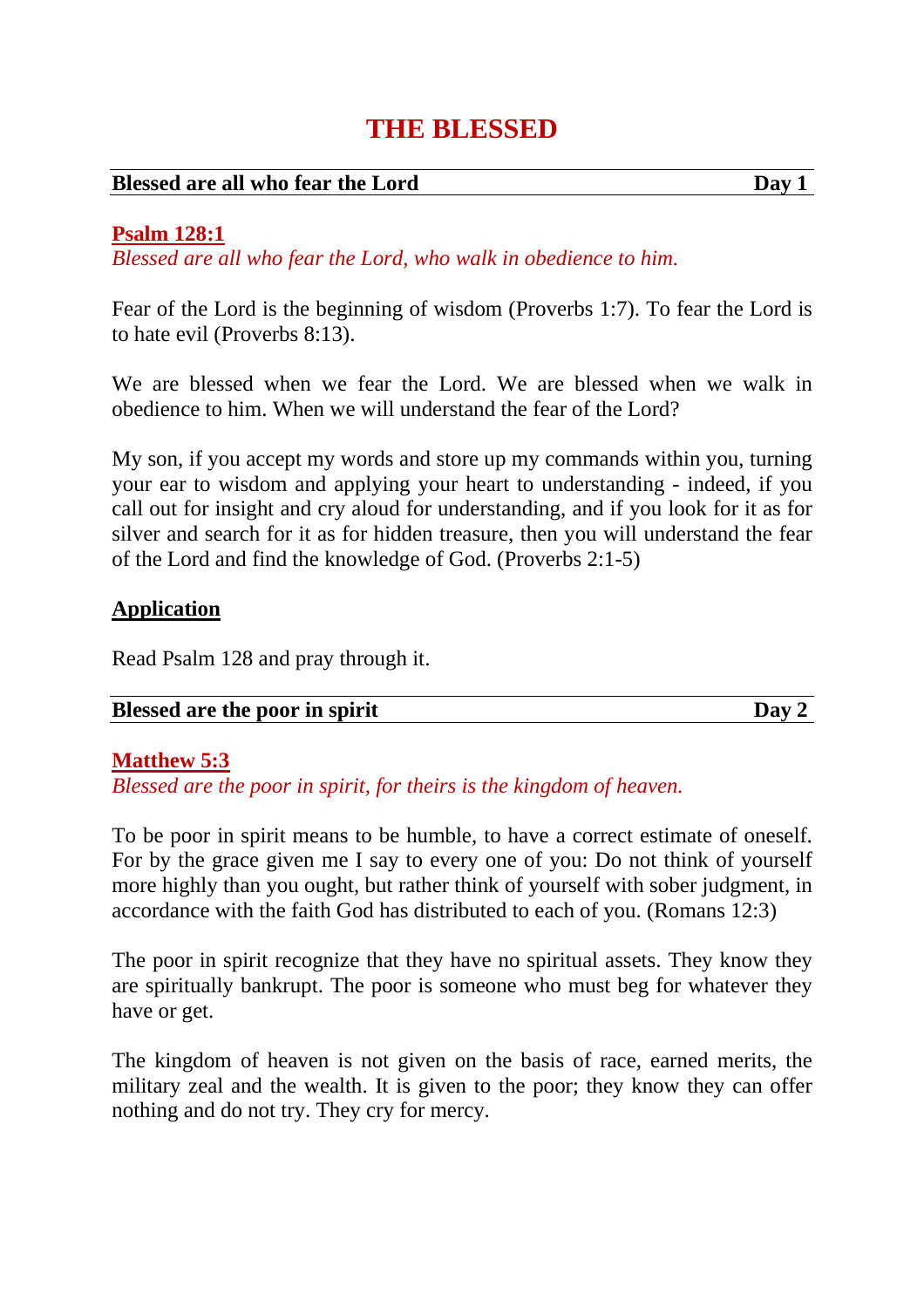# **Application**

What are we holding on to, what are some things that are difficult for us to give up? Ask God for mercy.

| <b>Blessed are those who mourn</b> | Day 3 |
|------------------------------------|-------|
|------------------------------------|-------|

### **Matthew 5:4**

*Blessed are those who mourn, for they will be comforted.*

Jesus does not speak of casual sorrow for the consequences of our sin, but a deep grief before God over our fallen state. The weeping is for the low and needy condition of both the individual and society; but with the awareness that they are low and needy because of sin. Those who mourn actually mourn over sin and its effects.

This mourning is the godly sorrow that produces repentance to salvation that Paul described in 2 Corinthians 7:10, Godly sorrow brings repentance that leads to salvation and leaves no regret, but worldly sorrow brings death.

Those who mourn over their sin and their sinful condition are promised comfort. God allows this grief into our lives as a path, not as a destination.

### **Application**

What are some sins you can see in you, your family, your society? Pray for deliverance.

#### **Blessed** are the meek Day 4

### **Matthew 5:5**

*Blessed are the meek, for they will inherit the earth.*

Meekness is not weakness. It refers to power under control. The best illustration to understand meekness is horse for war. Imagine these two scenes:

Scene 1: You are riding the horse. The horse will carry you, wherever you take. The horse will surrender to all your instructions.

Scene 2: You are the horse. Will you carry Jesus wherever He takes you? Think about some rough rocky places, climbing up the mountain, wading through the streams, facing all those arrows, enemies…. Will you carry Jesus?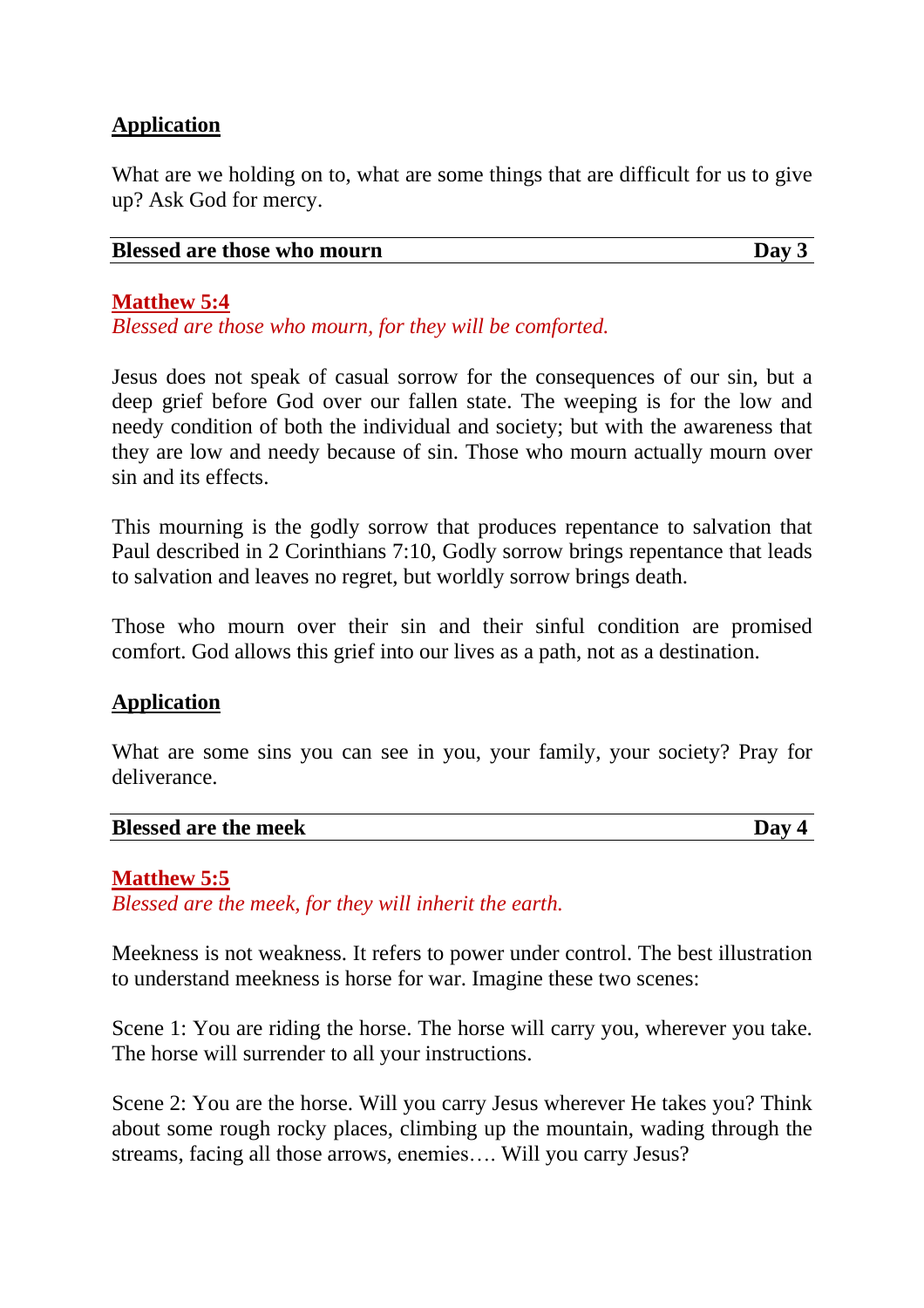We can only be meek, willing to control our desire for our rights and privileges because we are confident God watches out for us, that He will protect our cause. The meek will inherit the earth.

### **Application**

Thank God for watching over you. Remember the victories God has given you in your life because you were meek and praise Him.

| Blessed are those who hunger and thirst for righteousness | Day 5 |
|-----------------------------------------------------------|-------|
|-----------------------------------------------------------|-------|

#### **Matthew 5:6**

*Blessed are those who hunger and thirst for righteousness, for they will be filled.*

Physical hunger and thirst are natural in a healthy person. It shows health, it is real, intense, can cause pain, can drive a man…

This is a longing that endures and is never completely satisfied on this side of eternity. We see Christians hungering for many things: power, authority, success, comfort, happiness – but how many hunger and thirst for righteousness?

Jesus promised to fill the hungry; to fill them with as much as they could eat. This is a strange filling that both satisfies us and keeps us longing for more.

#### **Application**

When was the last time you were in hunger and thirst for righteousness? What are you hungry and thirsty for? Pray through it.

#### **Blessed** are the merciful Day 6

#### **Matthew 5:7**

*Blessed are the merciful, for they will be shown mercy.*

When this beatitude addresses those who will show mercy, it speaks to those who have already received mercy.

The merciful one will show it to those who are weaker and poorer. The merciful one will always look for those who weep and mourn. The merciful one will be forgiving to others, and always looking to restore broken relationships. The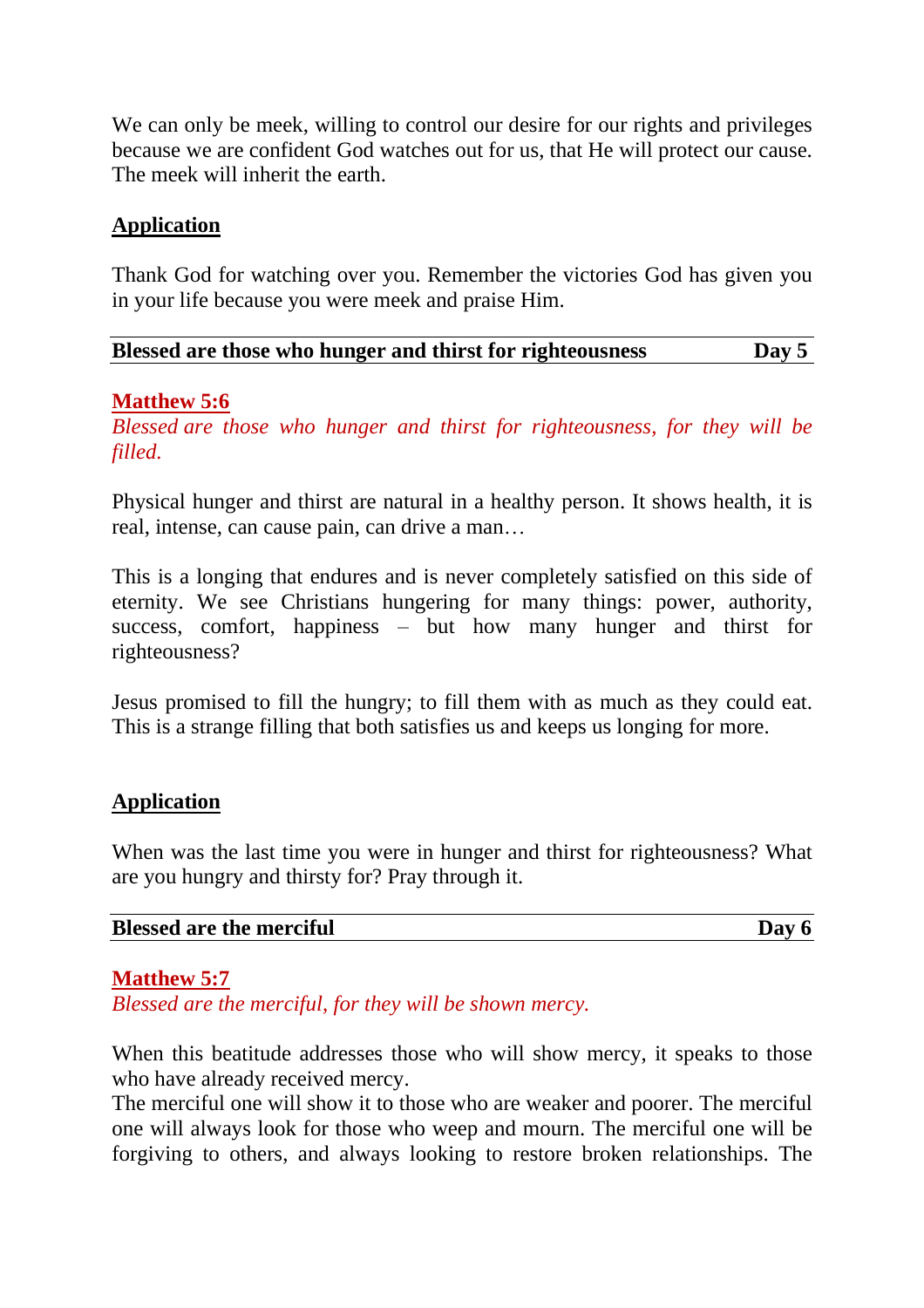merciful one will not expect too much from others. The merciful one will be compassionate to those who are outwardly sinful.

If you want mercy from others – especially God – then you should take care to be merciful to others.

### **Application**

With whom / what situation we struggle to show mercy. How are you planning to make a difference today?

#### **Matthew 5:8**

*Blessed are the pure in heart, for they will see God.*

How do we know something is pure? Sometimes in our understanding water is pure if it is transparent. We can say milk is pure, may be after tasting it. So we have different measures to say something is pure.

Can we say we have a pure heart, when we are able to see God in every thing, God in every situation, God in every relationshipsm...? (Titus 1:15) To the pure, all things are pure, but to those who are corrupted and do not believe, nothing is pure. In fact, both their minds and consciences are corrupted.

(Ecclesiastes 7:14) When times are good, be happy; but when times are bad, consider: God has made the one as well as the other.

#### **Application**

Take time to think about the difficult situations you face and find out why God has allowed it in your life. Ask God to help you see Him in everything you face.

| <b>Blessed are the peacemakers</b> | Day 8 |
|------------------------------------|-------|
|                                    |       |

### **Matthew 5:9**

*.*

*Blessed are the peacemakers, for they will be called children of God.*

This does not describe those who live in peace, but those who actually bring about peace, overcoming evil with good. One way we accomplish this is through spreading the gospel, because God has entrusted to us the ministry of reconciliation (2 Corinthians 5:18). In evangelism we make peace between man and the God whom they have rejected and offended.

The reward of peacemakers is that they are recognized as true children of God. They share His passion for peace and reconciliation, the breaking down of walls between people.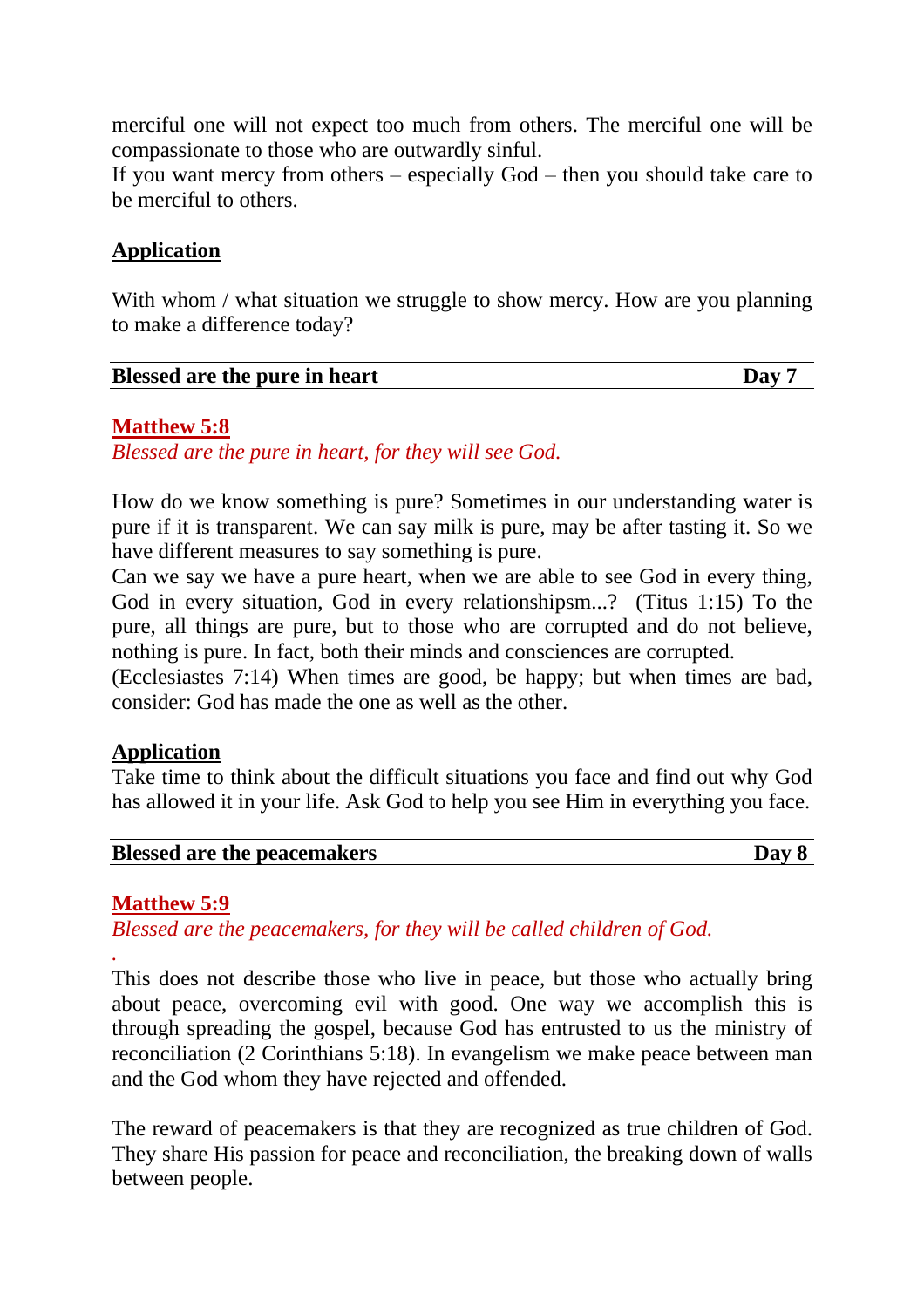# **Application**

Have plans to spread the gospel.

#### **Blessed are those who are persecuted because of righteousness Day 9**

# **Matthew 5:10**

*Blessed are those who are persecuted because of righteousness, for theirs is the kingdom of heaven.;*

It is not easy to be a dedicated Christian. Our society is not a friend to God nor to God's people. Whether we like it or not, there is conflict between us and the world. Why? Because we are different from the world and we have different attitudes.

We must feel blessed because of those persecution as we belong to the kingdom of heaven.

#### **Application**

Remember the persecutions that you have faced in life and give glory to God.

| Blessed are you when people insult you | Day 10 |
|----------------------------------------|--------|
|                                        |        |

# **Matthew 5:11-12**

*Blessed are you when people insult you, persecute you and falsely say all kinds of evil against you because of me. Rejoice and be glad, because great is your reward in heaven, for in the same way they persecuted the prophets who were before you.*

Jesus brings insults and spoken malice into the sphere of persecution. We cannot limit our idea of persecution to only physical opposition or torture.

The world persecutes these good people because the values and character expressed in these Beatitudes are so opposite to the world's manner of thinking. Our persecution may not be much compared to others, but if no one speaks evil of you, are these Beatitudes traits of your life?

As the scripture goes, let us do our best to rejoice and be glad, because great is our reward in heaven.

### **Application**

What is our response when we are insulted? What changes can we make from our side when we go through it again?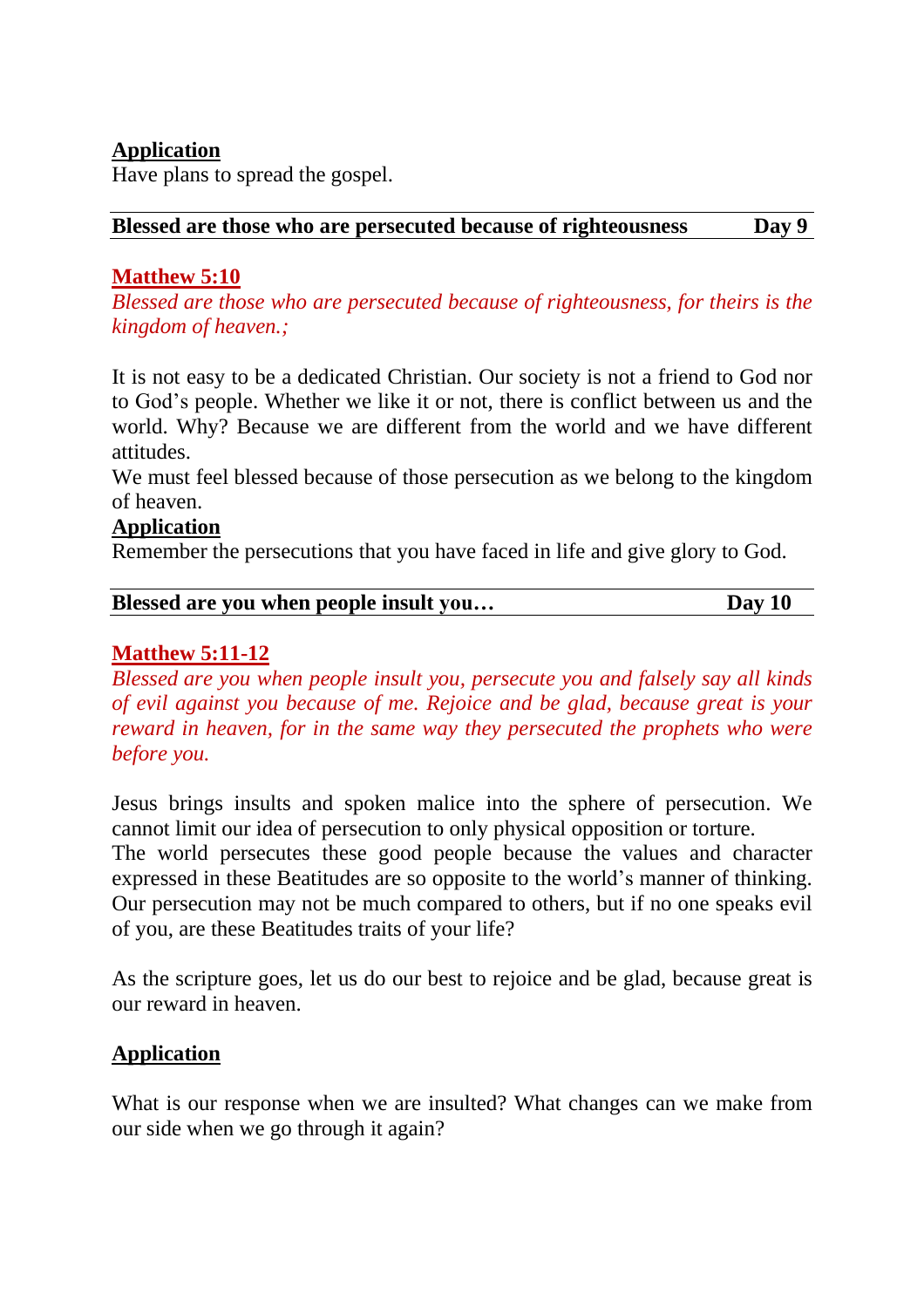#### **Blessed are those who act justly Day 11**

#### **Psalm 106:2-3**

*Who can utter the mighty acts of the LORD? Who can declare all His praise? Blessed are those who keep justice, and he who does righteousness at all times!*

Those who walk in obedience to God (keep justice, does righteousness at all times) do their part in declaring God's praise.

What does the Lord require of us? He has shown you, O mortal, what is good. And what does the Lord require of you? To act justly and to love mercy and to walk humbly with your God. (Micah 6:8)

#### **Application**

List few areas of yesterday that you could have handled better and pray through it.

| Blessed are those who find great delight in his commands | Day $12$ |
|----------------------------------------------------------|----------|
|----------------------------------------------------------|----------|

#### **Psalm 112:1**

*Blessed are those who fear the Lord, who find great delight in his commands.*

This blessed one does not fear God in a sense of misery and reluctant obligation. This psalm speaks of one who delights greatly in God's commandments.

The man who duly fear God, is delivered from every other fear; the man who delights in God's commandments, is freed from every inordinate desire of earthly things.

This is how we know that we love the children of God: by loving God and carrying out his commands. In fact, this is love for God: to keep his commands. And his commands are not burdensome, for everyone born of God overcomes the world (1 John 5:2-4).

### **Application**

What are some scriptures which you feel burdensome, may be now or in the past? Pray through it.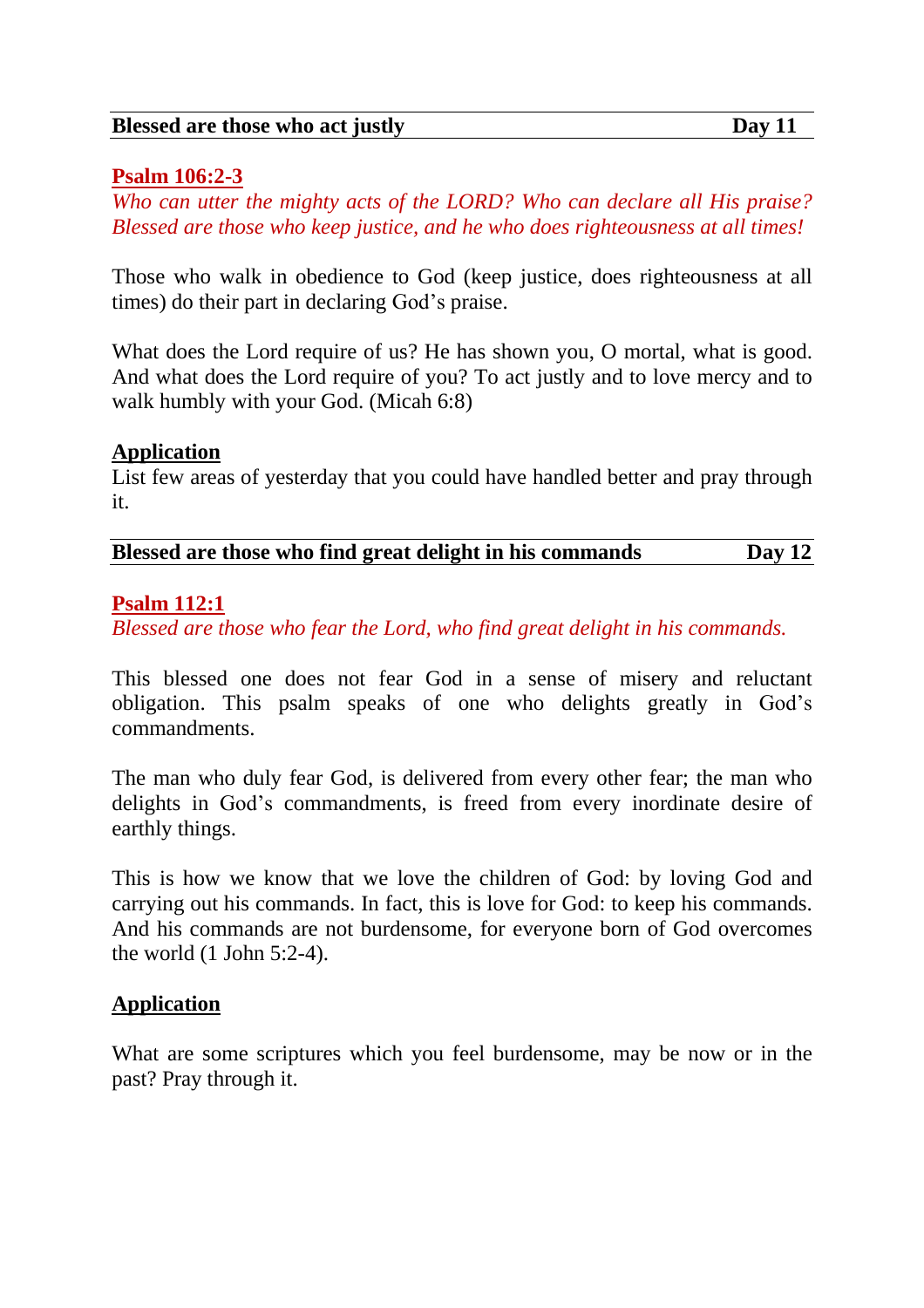# **Proverbs 3:13**

*Blessed are those who find wisdom, those who gain understanding*

No precious jewels or earthly treasures are worthy to be compared with true wisdom, whether the concerns of time or eternity be considered.

We must make wisdom our business; we must venture all in it, and be willing to part with all for it.

This Wisdom is the Lord Jesus Christ and his salvation, sought and obtained by faith and prayer.

#### **Application**

What efforts are you making to find wisdom and gain understanding?

| Blessed are those who know the joyful sound | Day 14 |
|---------------------------------------------|--------|
|---------------------------------------------|--------|

#### **Psalm 89:15**

*Blessed are the people who know the joyful sound! They walk, O LORD, in the light of Your countenance.*

Those who know the joyful sound of this truth  $-$  of God in His incomparable might, His righteousness and justice, and His mercy and truth – are a blessed people, and blessed in many ways.

To walk in the light is simply to have the consciousness of the divine Presence and the experience of the divine lovingkindness and friendship as a road on which we travel our life's journey, or an atmosphere round us in which all our activities are done and in which we ever remain, as a diver in his bell, to keep evil and sin from us.

### **Application**

Take time to think about the best of 'walking in the light' in your life and see how you can grow in that more.

| Blessed are those who have regard for the weak | Day $15$ |
|------------------------------------------------|----------|
|------------------------------------------------|----------|

### **Psalm 41:1**

*Blessed are those who have regard for the weak; the Lord delivers them in times of trouble.*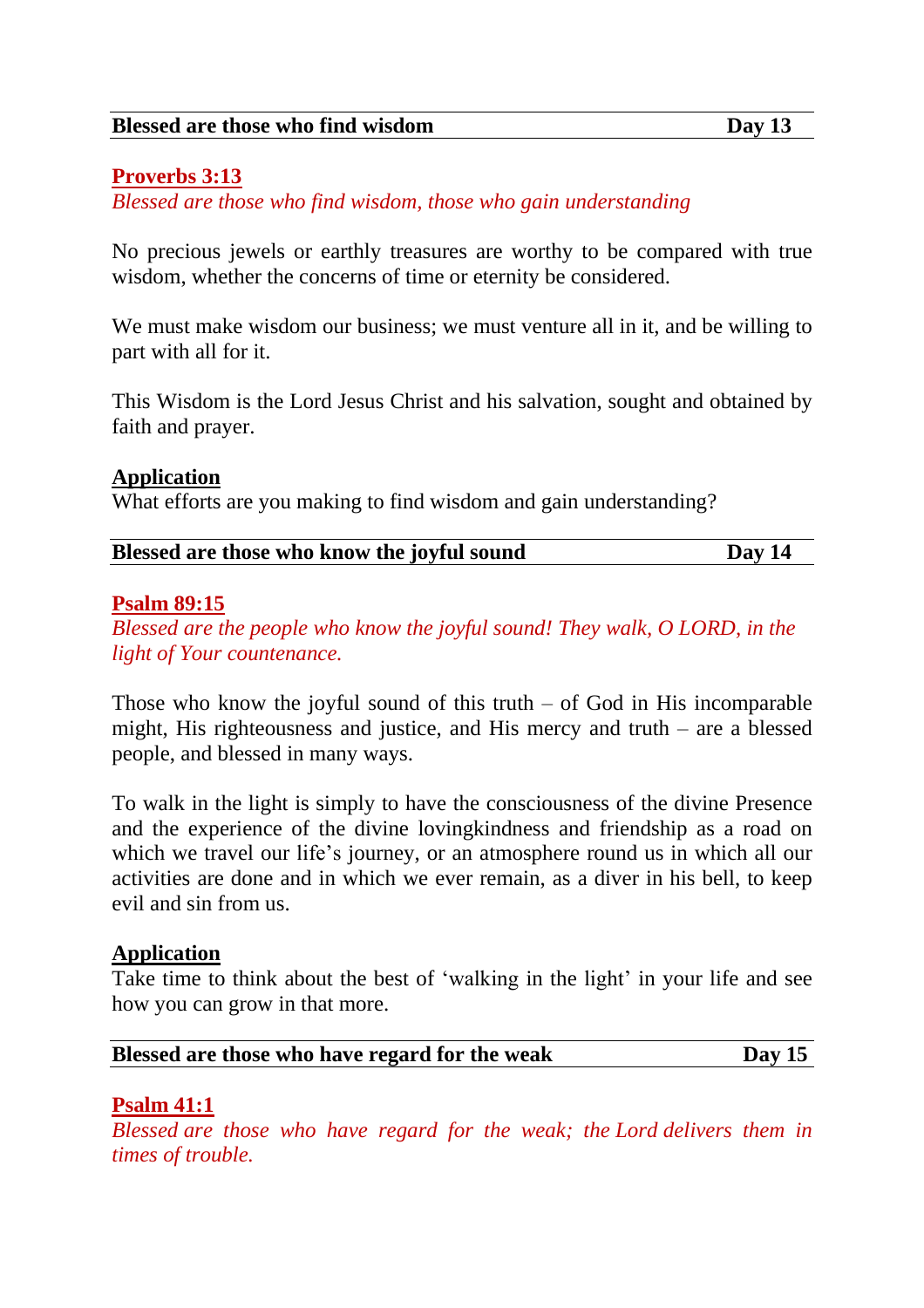The people of God are not free from poverty, sickness, or outward affliction, but the Lord will consider their case, and send due supplies. From his Lord's example the believer learns to consider his poor and afflicted brethren.

There are plenty around you, who, if not poor in the things of this world, are poor in love and hope and the knowledge of God.

The compassionate lover of the poor and weak think for others and therefore God will think for him. God measures to us with our own bushel.

### **Application**

Do something special for the poor / weak.

**Blessed are those who are watching daily at my doors Day 16**

# **Proverbs 8:34**

*Blessed are those who listen to me, watching daily at my doors, waiting at my doorway.*

This blessing comes to those who not only listen to wisdom but are willing to inconvenience themselves to seek her. They are willing to watch daily at her gates and wait at the posts of her doors. Their pursuit of wisdom is intentional, not accidental.

Surely, we should hear to Christ's voice with the readiness of children. Blessed are those who hear the Savior's voice, and wait on him with daily reading, meditation, and prayer.

### **Application**

Do we need to grow in our meditation of God's word? Have plans to improve.

| Blessed are those whose hearts are set on pilgrimage | Day 17 |
|------------------------------------------------------|--------|
|                                                      |        |

### **Psalm 84:5**

*Blessed are those whose strength is in you, whose hearts are set on pilgrimage.*

The man who finds his strength in God is also the one whose heart is set on pilgrimage. He does not rely on self or the world for strength, but considers himself a visitor, a traveler, a pilgrim in this world. His true strength and treasure are in the world to come.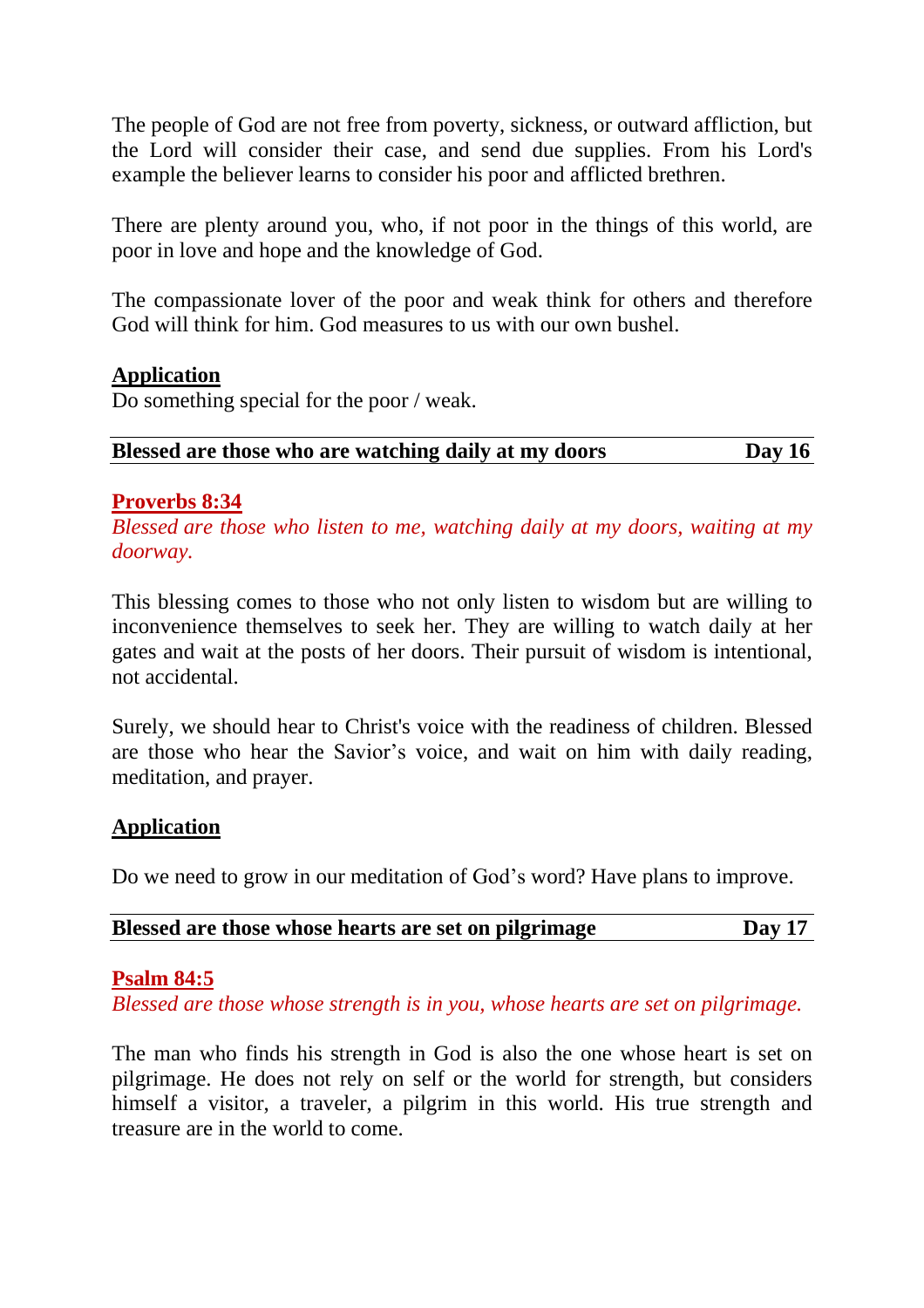This strength and heart of a pilgrim are displayed by the love for the house of God. There he meets with God, along with other pilgrims, and they gain strength in God together as they meet. The love and longing for the house of God are not meant as an escape from the world, but as a preparation for life in the world.

# **Application**

Have you gone to any pilgrimage (/mission) trip? How about doing one in the near future?

# **Blessed are those you choose and bring near to live in your courts Day 18**

#### **Psalm 65:4**

*Blessed are those you choose and bring near to live in your courts! We are filled with the good things of your house, of your holy temple.*

In the connection between God and man, God is the cause of the connection. The connection begins when God chooses and then causes a man or a woman to come to Him, that he may dwell in His courts.

Once established and enjoyed, the connection between God and man brings satisfaction to men. They experience God's house as a place of goodness received.

### **Application**

Remember the time how you were chosen and the good thinks you received and show your gratitude to God.

| Blessed is anyone who does not stumble on account of me | <b>Day 19</b> |
|---------------------------------------------------------|---------------|
|---------------------------------------------------------|---------------|

### **Matthew 11:6**

*Blessed is anyone who does not stumble on account of me.*

Jesus knew that the focus of His ministry was offensive to the expectation of the Jewish people, who longed for political deliverance from Roman domination. But there was a blessing for those who were not offended because of the Messiah who came against the expectation of the people.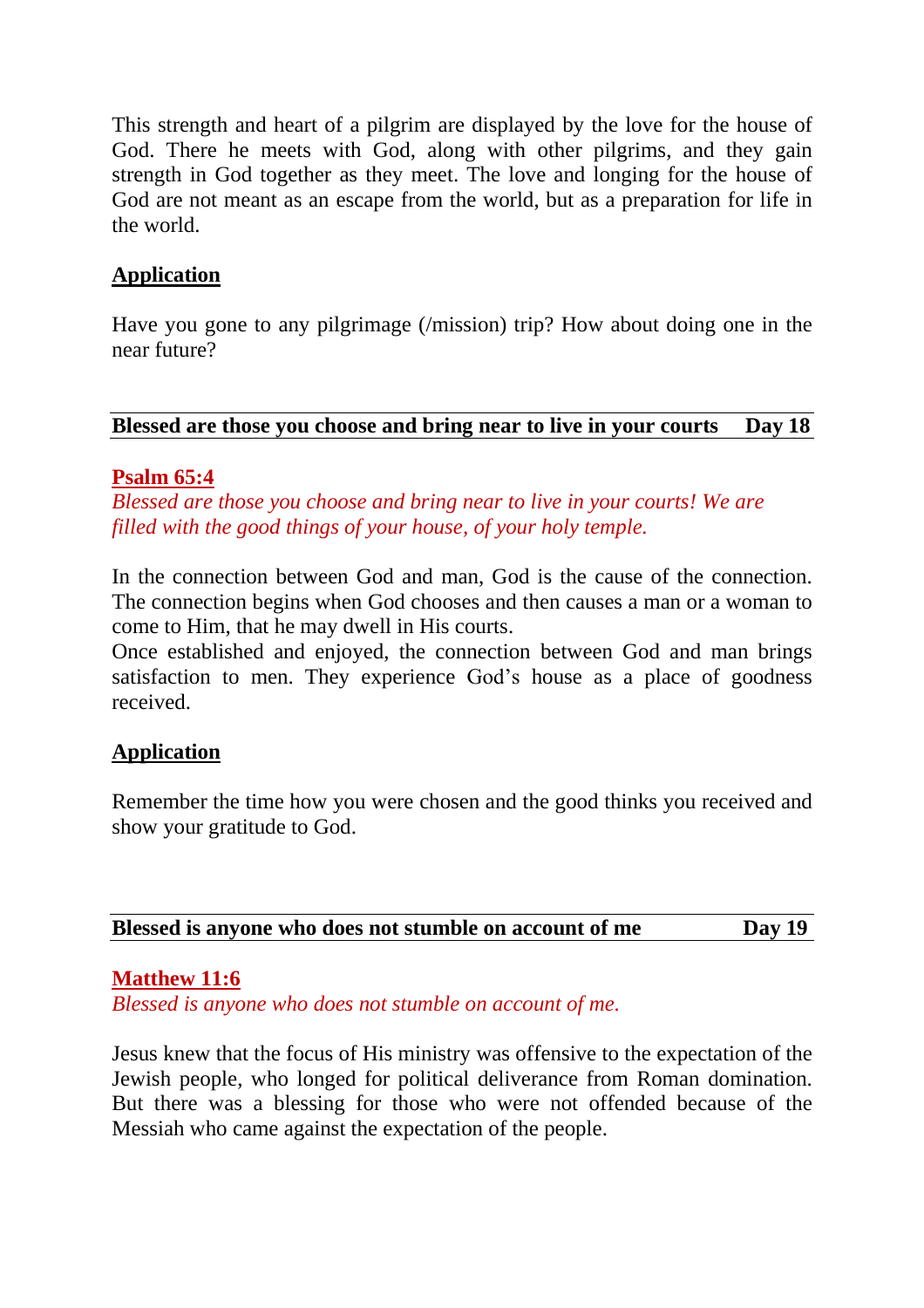The other things which could have possibly offended during Jesus time are Christ's birth, at the poverty of his parents, at the manner of his birth, by a virgin and at the place of his birth, which they thought to be Galilee, may be at his mean appearance and so on.

# **Application**

When somebody brings God's word to us, what are the areas that offends us looking at the person? Pray through it.

| Blessed is the nation whose God is the Lord | Day 20 |
|---------------------------------------------|--------|
|                                             |        |

### **Psalm 33:12**

*.*

*Blessed is the nation whose God is the Lord, the people he chose for his inheritance*

Israel was happy in the worship of the only true God. It was the blessedness of the chosen nation to have received a revelation from Jehovah. While others groveled before their idols, the chosen people were elevated by a spiritual religion which introduced them to the invisible God, and led them to trust in him.

We are selected to no mean estate, and for no ignoble purpose: we are made the peculiar domain and delight of the Lord our God. Being so blessed, let us rejoice in our portion, and show the world by our lives that we serve a glorious Master.

### **Application**

Pray for our nation.

|  | Blessed is the one who always trembles before God | Day $21$ |  |
|--|---------------------------------------------------|----------|--|
|--|---------------------------------------------------|----------|--|

#### **Proverbs 28:14**

*Blessed is the one who always trembles before God, but whoever hardens their heart falls into trouble.*

Sadly, reverence (trembling before God) and happiness (blessed) are not commonly associated together. The reverent man is often thought to be sour and unpleasant. Nevertheless, to the degree that one can be always reverent, he can be genuinely happy.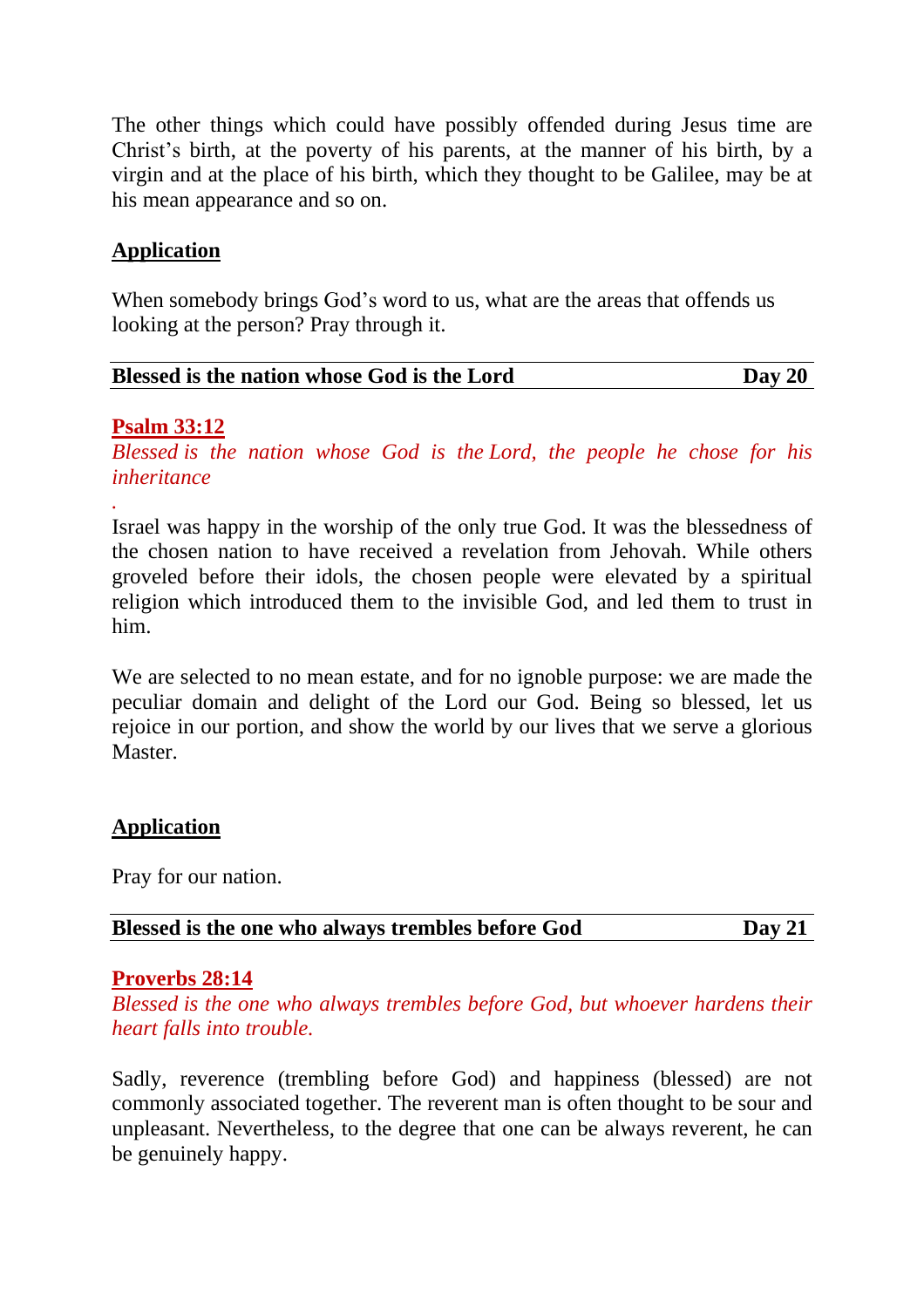Reverence and hardness of heart are set as opposites. A man who hardens his heart will not be a truly reverent man, but he will fall into calamity (trouble) either in this life or the life to come.

### **Application**

How do you see your heart - reverent / hardened? Pray through it.

| Blessed is the one who does not walk in step with the wicked | Day $22$ |
|--------------------------------------------------------------|----------|
|--------------------------------------------------------------|----------|

#### **Psalm 1:1**

*Blessed is the one who does not walk in step with the wicked or stand in the way that sinners take or sit in the company of mockers*

Does not walks …nor stands…nor sits: The blessed man does not do certain things. There is a way he will not walk, a path he will not stand in, and a seat he will not sit in.

These may speak of thinking, behaving, and belonging. The righteous man and the ungodly man are different in how they think, how they behave, and to whom they belong.

### **Application**

What would God say about us in this area? What changes we have to make to be blessed.

| Blessed is the one who takes refuge in him | Day $23$ |  |
|--------------------------------------------|----------|--|
|                                            |          |  |

#### **Psalm 34:8**

*Taste and see that the Lord is good; blessed is the one who takes refuge in him*

Taste and sight are physical senses, ways in which we interact with the material world. In some ways, faith is like a spiritual sense, and with it we interact with the spiritual world. To taste and to see are like trusting God, loving Him, seeking Him, looking unto Him.

Those who trust to themselves, and think their own efforts sufficient for them, shall want; but they shall be fed who takes refuge in the Lord. Those shall not want, who with quietness work, and mind their own business.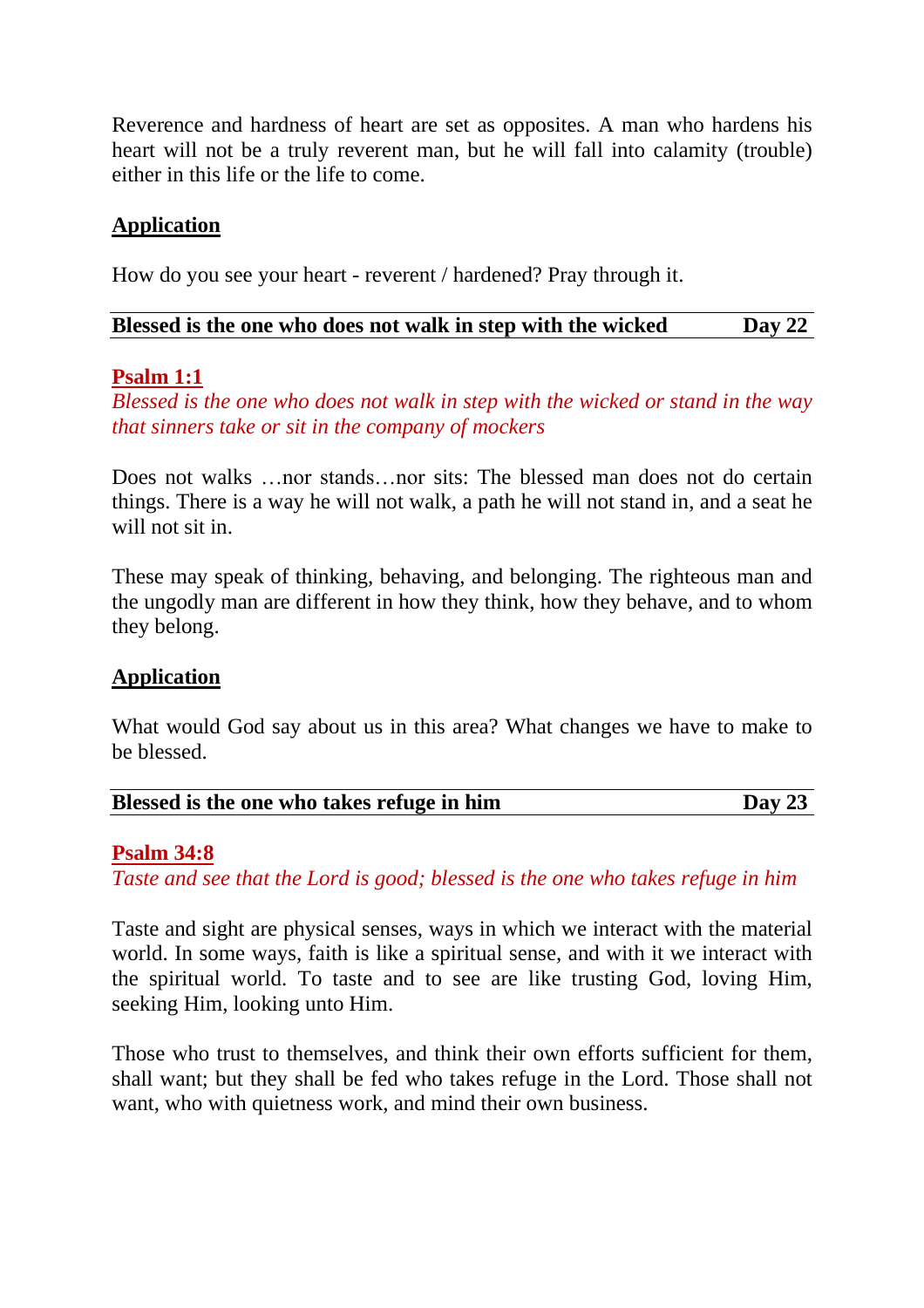# **Application**

Read Psalm 34 and pray through it.

#### **Blessed is the one who does not look to the proud Day 24**

#### **Psalm 40:4**

*Blessed is the one who trusts in the Lord, who does not look to the proud, to those who turn aside to false gods.*

The proud expect all men to bow down and do them reverence, as if the worship of the golden calves were again set up in Israel; but believing mean are too noble to honor mere money-bags, or cringe before bombastic dignity. The righteous pay their respect to humble goodness, rather than to inflated selfconsequence.

A man may be as poor as Lazarus, as hated as Mordecai, as sick as Hezekiah, as lonely as Elijah, but while his hand of faith can keep its hold on God, none of his outward afflictions can prevent his being numbered among the blessed

#### **Application**

List down few instances in your life when you relied on something more than God and pray through it.

|  | <b>Blessed is the one whom God corrects</b> | $\bf Dav\,25$ |
|--|---------------------------------------------|---------------|
|--|---------------------------------------------|---------------|

### **Job 5:17**

*Blessed is the one whom God corrects; so, do not despise the discipline of the Almighty.*

A good man is happy though he be afflicted, for he has not lost his enjoyment of God, nor his title to heaven; he is happy because he is afflicted. Correction mortifies his corruptions, weans his heart from the world, draws him nearer to God, brings him to his Bible, brings him to his knees.

Though God wounds, yet he supports his people under afflictions, and in due time delivers them. Making a wound is sometimes part of a cure.

#### **Application**

Remember the times you have been corrected and pray through it.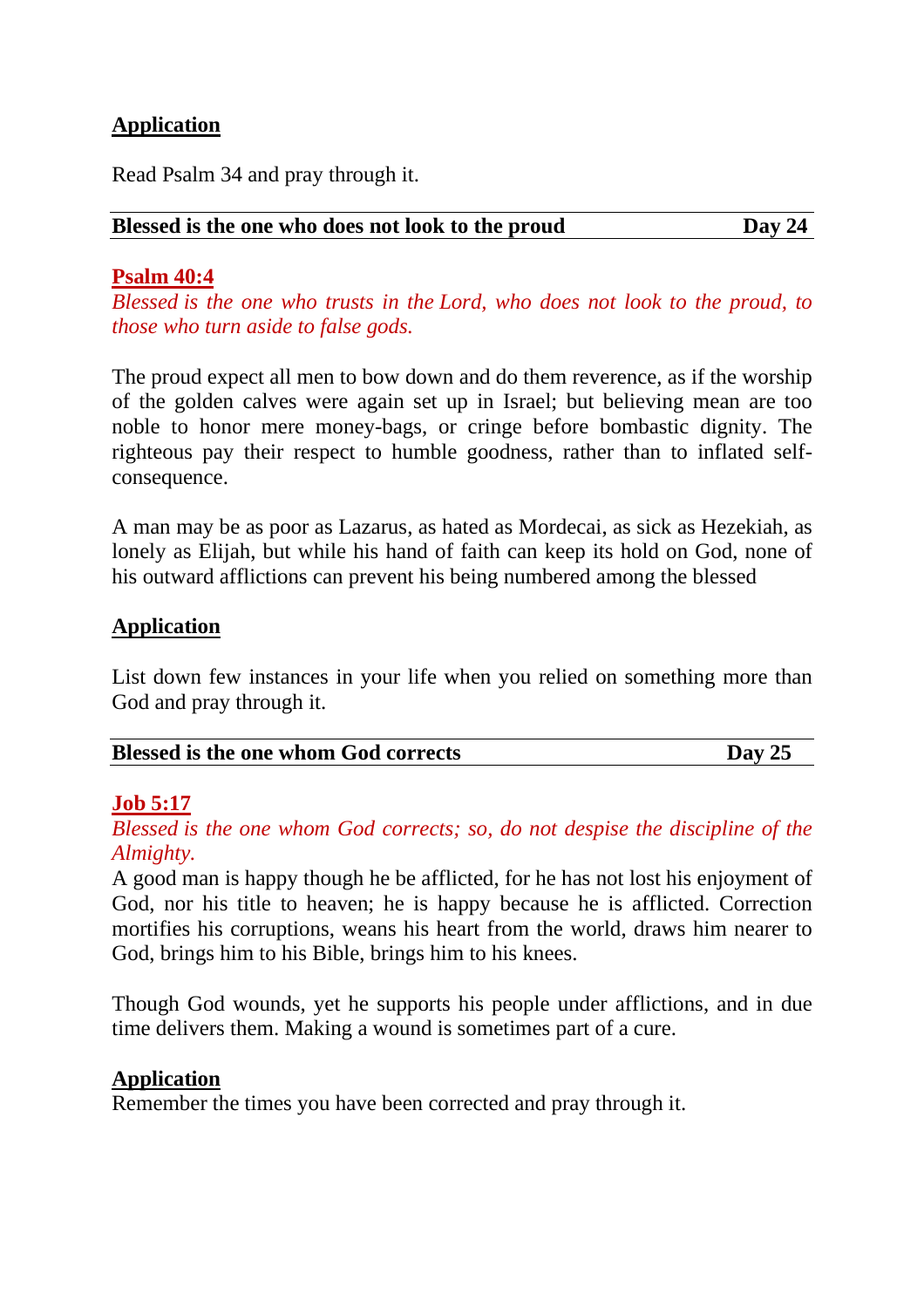#### **Blessed is the one whose transgression is forgiven Day 26**

### **Psalm 32:1**

*Blessed is he whose transgression is forgiven; whose sin is covered. Blessed is the man to whom the LORD does not impute iniquity, and in whose spirit, there is no deceit.*

In these first two verses, David used three words to describe sin.

- · The idea behind transgression is crossing a line, defying authority.
- · The idea behind sin is falling short of or missing a mark.
- · The idea behind iniquity is of crookedness and distortion.

In the first two verses, David used three terms to describe what God does to put away sin.

- · The idea behind forgiven is the lifting of a burden or a debt.
- · The idea behind covered is that of sacrificial blood covering sin.

· The idea behind does not impute is bookkeeping; it does not count against a person.

The psalmist declares that the forgiveness of sin, of whatever kind – whether against God or man, whether great or small, whether conscientious or inadvertent, or whether by omission or commission – is to be found in God.

### **Application**

Thank God for forgiving your sins.

| <b>Blessed is the one you discipline</b> | Dav |
|------------------------------------------|-----|
|------------------------------------------|-----|

#### **Psalm 94:12**

*Blessed is the one you discipline, Lord, the one you teach from your law*

The senseless and fools will never listen to God, but His people must. He will instruct and teach them from His word. All the chastening in the world, without divine teaching, will never make a man blessed; that man that finds correction attended with instruction, and lashing with lessoning, is a happy man.

"My son, do not make light of the Lord's discipline, and do not lose heart when he rebukes you, because the Lord disciplines the one, he loves, and he chastens everyone he accepts as his son. Endure hardship as discipline"-Hebrews 12:5-7. **Application**

Share to someone what God has taught you.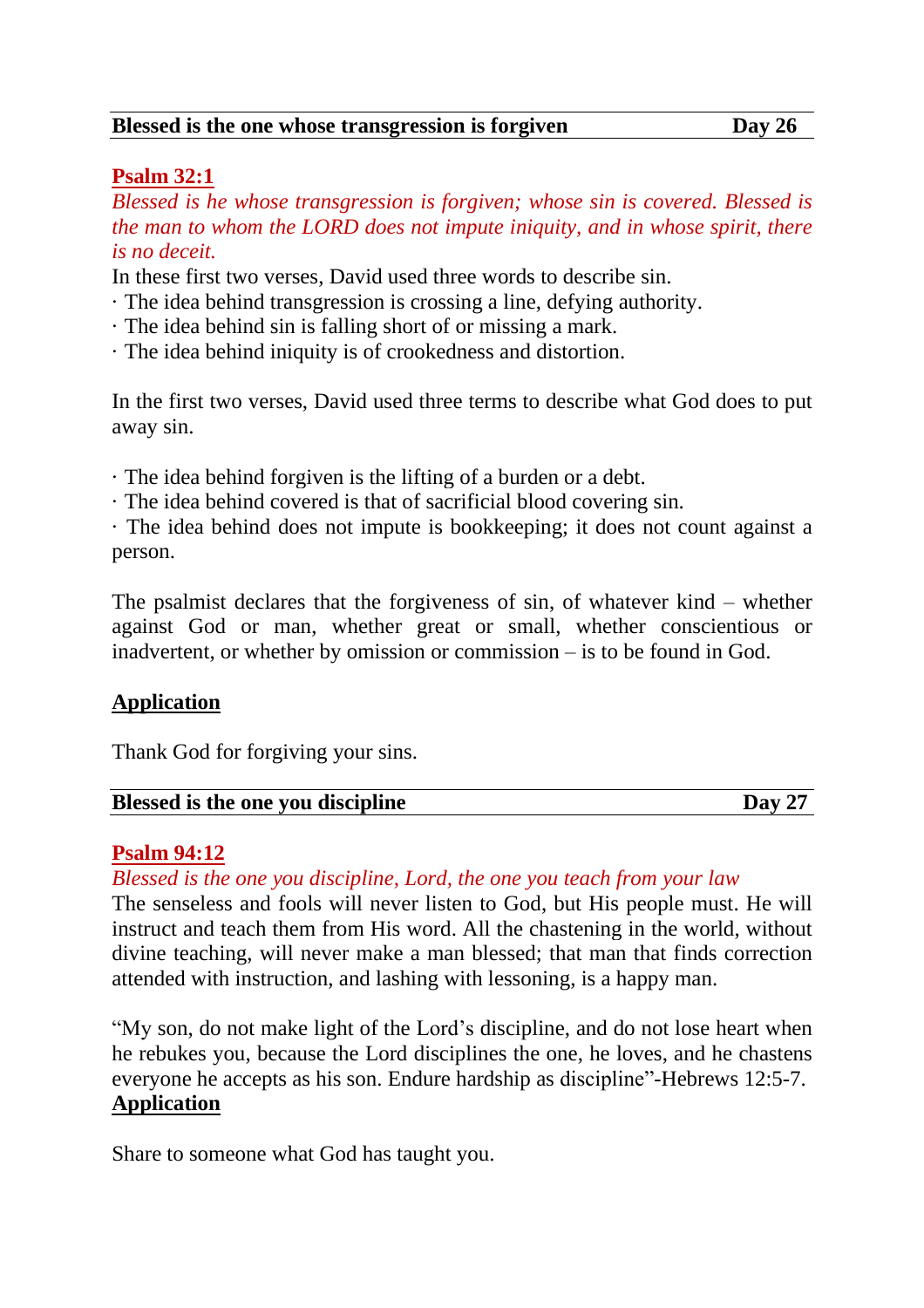# **Psalm 144:15**

*Blessed is the people of whom this is true; blessed is the people whose God is the Lord.*

David prayed as a wise and caring king, asking God for blessing upon his people in their common, everyday lives. Yet such blessings could only come to God's covenant people when they were loyal to God. When they looked to Yahweh as their only God and Master, rejecting all the idols of the nations, the promised blessings were granted – and God's people were happy.

It should be said of us as believers, blessed is the people whose God is the LORD. This is our promise and heritage as believers, followers of Jesus Christ.

# **Application**

Pray through Psalm 144

### **Proverbs 28:20**

*A faithful person will be richly blessed, but one eager to get rich will not go unpunished.*

This is true as a general principle; faithfulness and obedience to God's law brings blessings. It was especially true under the old covenant, where God promised blessings on the obedient and curses on the disobedient (Deuteronomy 27-28).

The one who hastens to be rich is almost always willing to cheat or compromise to gain wealth. God promises that this one will be punished, either in this life or the next.

# **Application**

Read Deuteronomy 27-28 and pray.

**The generous will themselves be blessed Day 30**

### **Proverbs 22:9**

*The generous will themselves be blessed, for they share their food with the poor.*